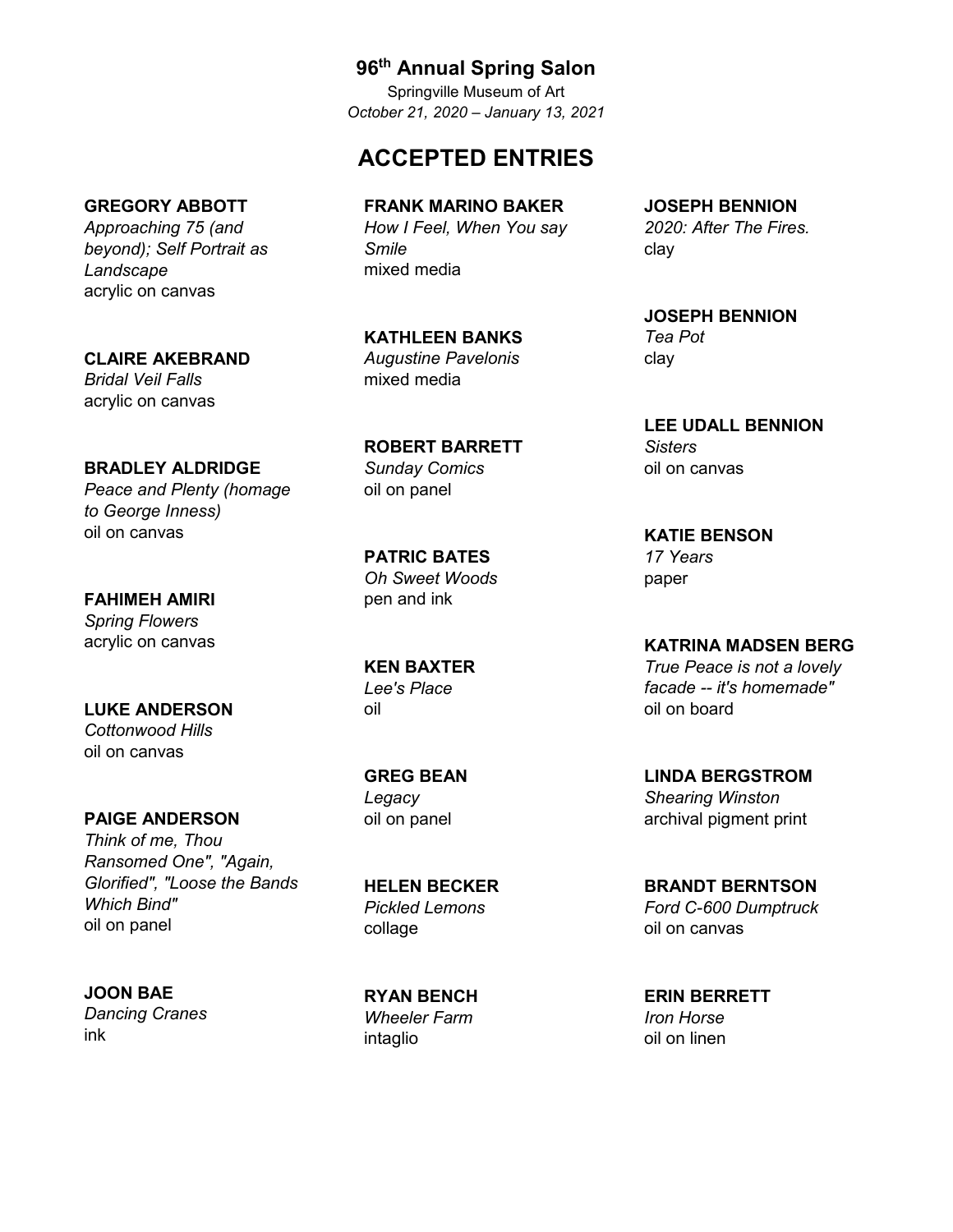## **ACCEPTED ENTRIES**

**CAREL BREST VAN KEMPEN** *Out Of Their Depth-Greater and Lesser Flamingos* acrylic on board

**NATE BRIMHALL** *Awareness* metal

**R. LANIER "LANNY" BRITSCH** *Mango Harvest* ink on gourd

**ALLEN BROCKBANK** *Evening Glow* oil on panel

**LINNIE BROWN** *From the Scaffolding* mixed media

**SPENCER BUDD** *Celestial Material 2* bronze

**BRADEN BURGON** *Point Reyes in Shadow* graphite

**ESTHER CANDARI** *Makua* mixed media

**W ROYDEN CARD** *Man O War Ridge* acrylic on canvas

**NOEL A. CARMACK** *Light and Zest* oil on panel

**LINDEY CARTER** *French blues* watercolor

**MADISON CASAGRANDA** *Black is Beautiful* tintype

**MADISON CASAGRANDA** *Childhood* tintype

**LAUREL CASJENS** *Expanding Clouds over Salt Lake City Bench* digital photography

**DAVID CASSIL** *Caribbean Dilemma* oil on panel

**DAVID CASSIL** *Industrial Light* oil on panel

# **LEXI BILLS**

*Delicate Weaves of Humanity* digital photography

**NAMON BILLS** *Arc* mixed media

**GLADE E. BINKS** *Sunflowers* wood

**TOM BLACK** *Reflections looking at reflections* digital photography

**MARYN BLANCO** *Rose-Colored Spectacle* oil on board

**BROOKE BOWEN** *Quarantine with Children, Our Self-Portrait* oil on canvas

**LAURALEE BRADSHAW** *Summer Dance* bronze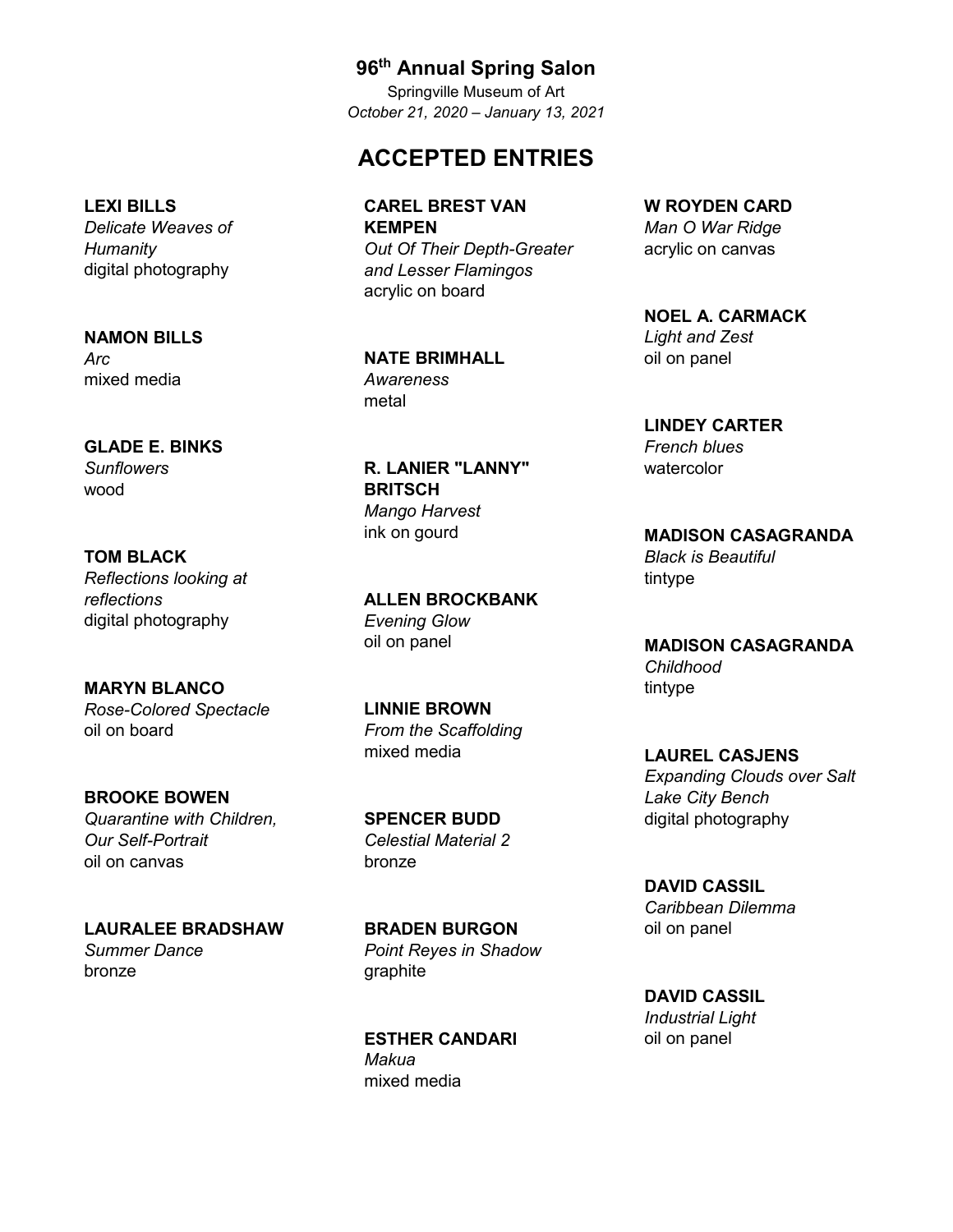## **ACCEPTED ENTRIES**

**R.R. CHRISTENSEN** *Repose* oil on board

**TYLER CHRISTENSEN** *The Seed* bronze

**OONJU CHUN** *This Fleeing Moment* oil on canvas

**SUSAN CHURCH** *Everything is hard the first time you try* bronze

**MELISSA CLARK** *Girl in Transition* oil on canvas

**MICHELLE CLYDE** *Sensō-ji* oil on canvas

**JENNA CONLIN** *Disparately Measured* oil on canvas

**CAITLIN CONNOLLY** *perfect light* graphite

**MARK CRENSHAW** *Apple Blossom Spades* oil on panel

**MARK CRENSHAW** *Strawberry Sheep* oil on canvas

**KELSEY CRITCHFIELD** *Fearlessly Authentic* oil on canvas

**DAN CUMMINGS** *Don't Forget To Breathe* glass

**ROSE DATOC DALL** *Worlds Without Number* oil and copper leaf on panel

**PAT DEBENHAM** *untitled* mixed media

**JEFF DECKER** *Jazz Bird* bronze

**JEFF DECKER** *The Stepford Kelly* bronze

#### **VIRGINIA CATHERALL** *Visible Mending: Mirror*

assemblage

**CODY CHAMBERLAIN** *Desert Cross* mixed media

**ERIC CHAPMAN** *Beast of Burden* oil on canvas

**LINDA CHARNEY** *Encrypted Matzos: Lessons about Attending to Your Journey during a Plague* oil on canvas

**MATT CHATTERLEY** *Here Comes the Sun* oil on canvas

**WENDY CHIDESTER** *Limited* oil on canvas

**ROB CHIPMAN** *Sunrise and Sunset on Timp* block print

**BRIAN CHRISTENSEN**

*Ali Baba & the 40 (something) Thieves* mixed media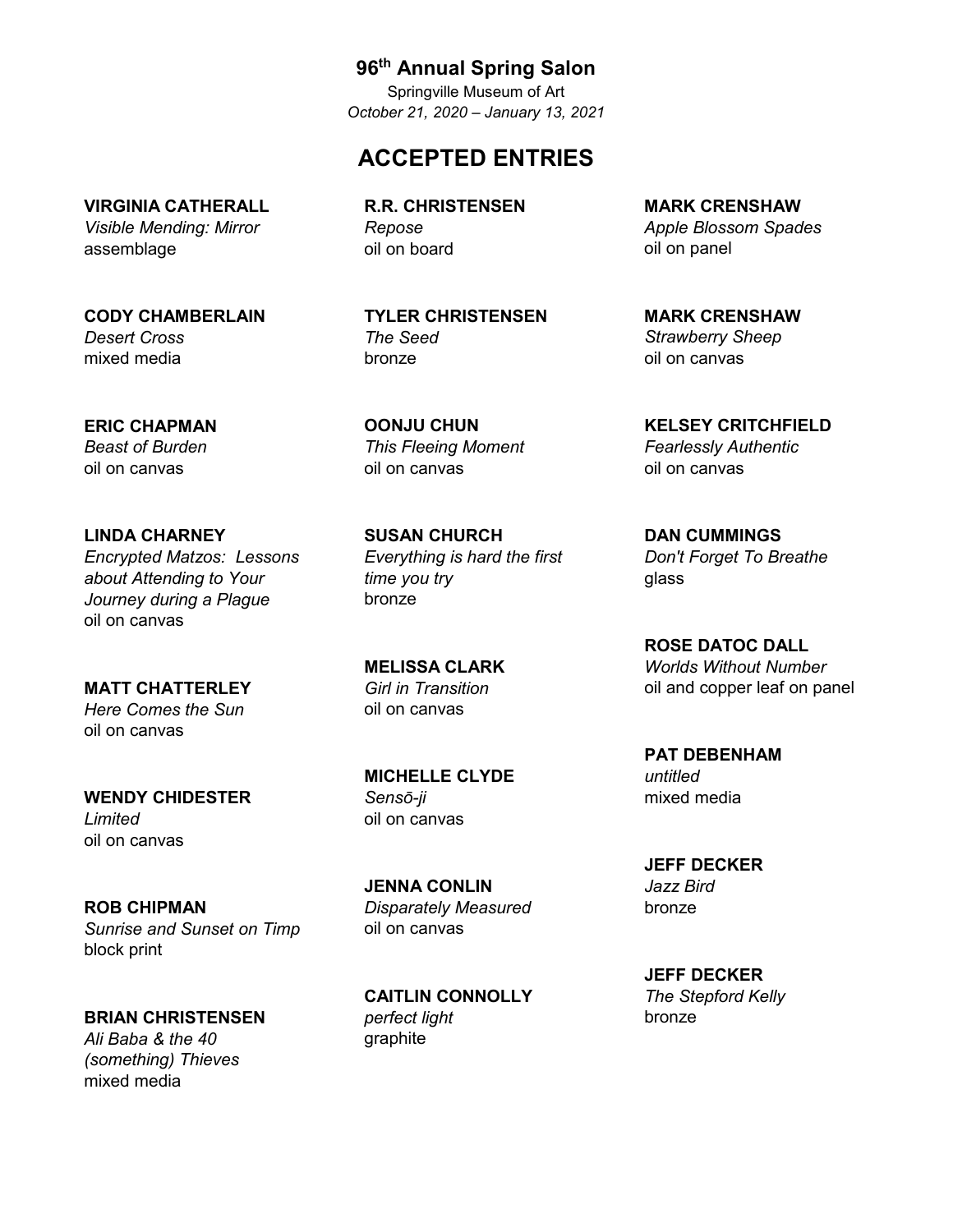## **ACCEPTED ENTRIES**

**LAURA EREKSON** *Take The Wheel* mixed media

**LINDA ETHERINGTON** *Bring Forth Fruits* oil on board

**LYNN FARRAR** *Spring City by Day* oil on panel

**CRAIG FETZER** *Fall Leaves Along the Stream* mixed media

**GRAYDON "K" FOULGER** *Skyline Dairy Machinery* oil

**ERASMO FUENTES** *Alce de Utah* bronze

**MEGAN KNOBLOCH GEILMAN** *Madonna & Child* digital collage

**SUSETTE GERTSCH** *September Still Life* oil on canvas

**SUSAN MCBRIDE GILGEN** *Autumn In Bloom: Santaquin Canyon* mixed media

**SUSAN MCBRIDE GILGEN** *Roses In The Olive Grove* mixed media

**JETHRO GILLESPIE** *Self portrait as an overlypruned tree* digital photography

**LANA GLOSCHAT** *Dia de los Muertos (Day of the Dead)* colored pencil

**LANA GLOSCHAT** *The Girl with the Flowers in Her Hair* colored pencil

**JEFF GOODSELL** *Pride* assemblage

**ANNE GREGERSON** *Where Have All the Flowers Gone?* clay

#### **STEPHANIE DEER** *I Dissent* mixed media

**CHRISTIAN DEGN PETERSEN**

*Bleeding Sun and the Blade of Life* ink

#### **KYLE DENNING**

*Together Apart* oil on panel

**DAVID RALPH DIBBLE** *But for a Small Moment* oil on linen

**SEAN DIEDIKER** *Patrick* oil on linen

**BRYON DRAPER** *Young Guardian* bronze

**MARK ENGLAND** *History of the World* oil on linen

**LAURA EREKSON** *Safety In Numbers* mixed media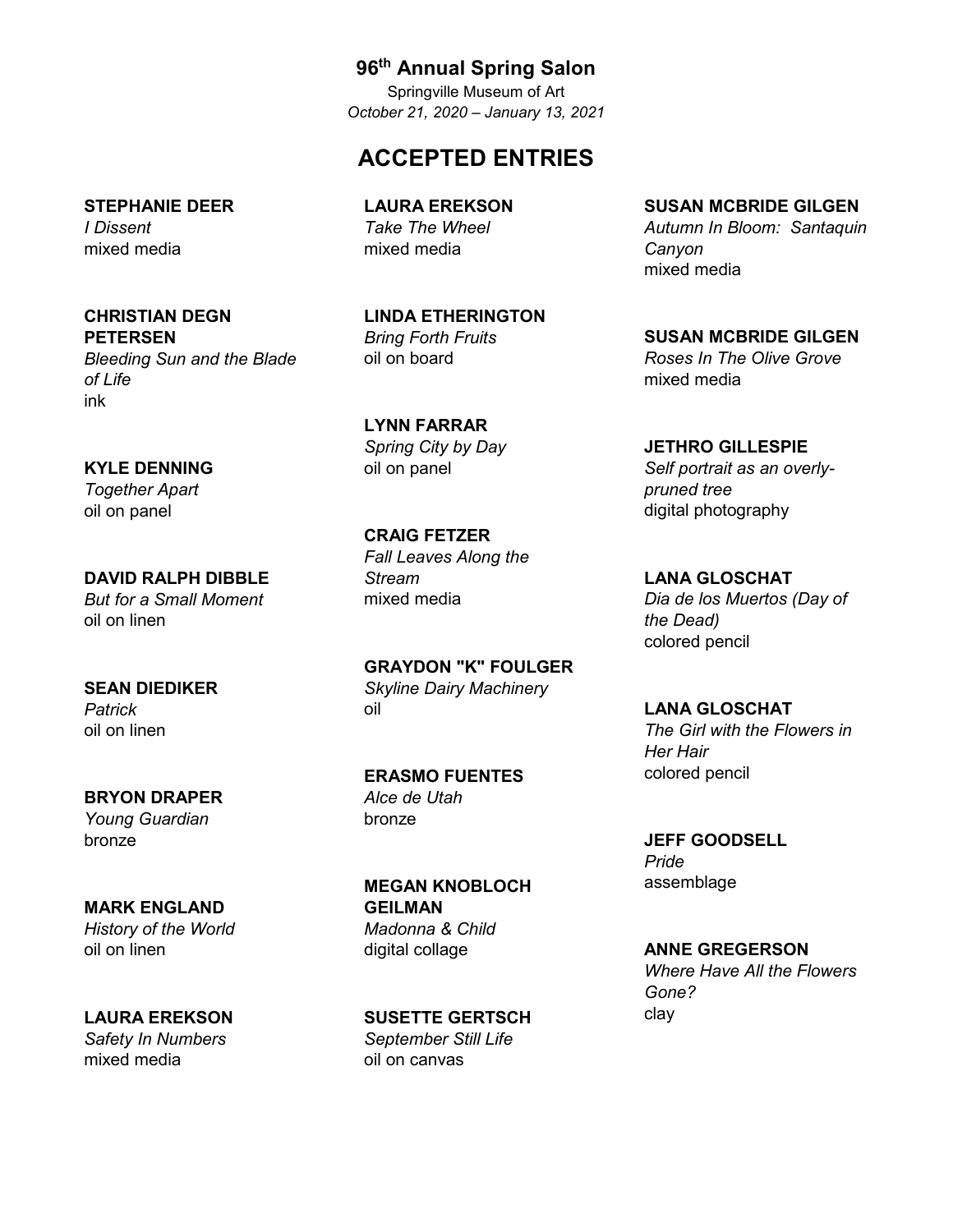## **ACCEPTED ENTRIES**

**TRENT GUDMUNDSEN** *Anticipation* oil on panel

**TRENT GUDMUNDSEN** *Brief Pause* oil on panel

**BRENT HALE** *Angler Fish Steampunk* ceramic

**KARL HALE** *Intertwined* bronze

**MICHAEL HALL** *The Golden Hour* bronze

**DOUGLAS HAMILTON** *Luck of the Lottery* ceramic

**KRIS HANAMAN** *Burnt Paper Series* encaustic

**JEANNE HANSEN** *Zion's Path* watercolor

**KARL HANSEN** *San Rafael Sunrise* wood

**KARL HANSEN** *Which Way* wood

**CRISTALL HARPER** *Belief and Doubt* oil on panel

**ANNA HARRIS** *The Wire Fence* watercolor

**LIZ HARRIS** *Girl with The Rose Tattoo* charcoal

**MELINDA HARRIS** *East Pools* pastel

**MELINDA HARRIS** *West Pool* pastel

**CYNTHIA HEATH** *Abandoned Tricycle* digital photography

**ROD HEISS** *Cracked Ice #2* acrylic on board

**ERIC HEYWOOD** *Pears, plums, and lace* oil on linen

**STEPHANIE HOCK** *Thrill* acrylic on board

**VALERIE HOLLSTEIN** *My Deer Friend* glass

**HOLLY HOOPER** *Play It Again* tintype

**WILLAMARIE HUELSKAMP** *We Are Family* mixed media

**DANIEL LANGFORD HUGHES** *He Hath Borne Our Sorrows* oil

**RICHARD HULL** *July Corral* oil on panel

**96th Annual Spring Salon**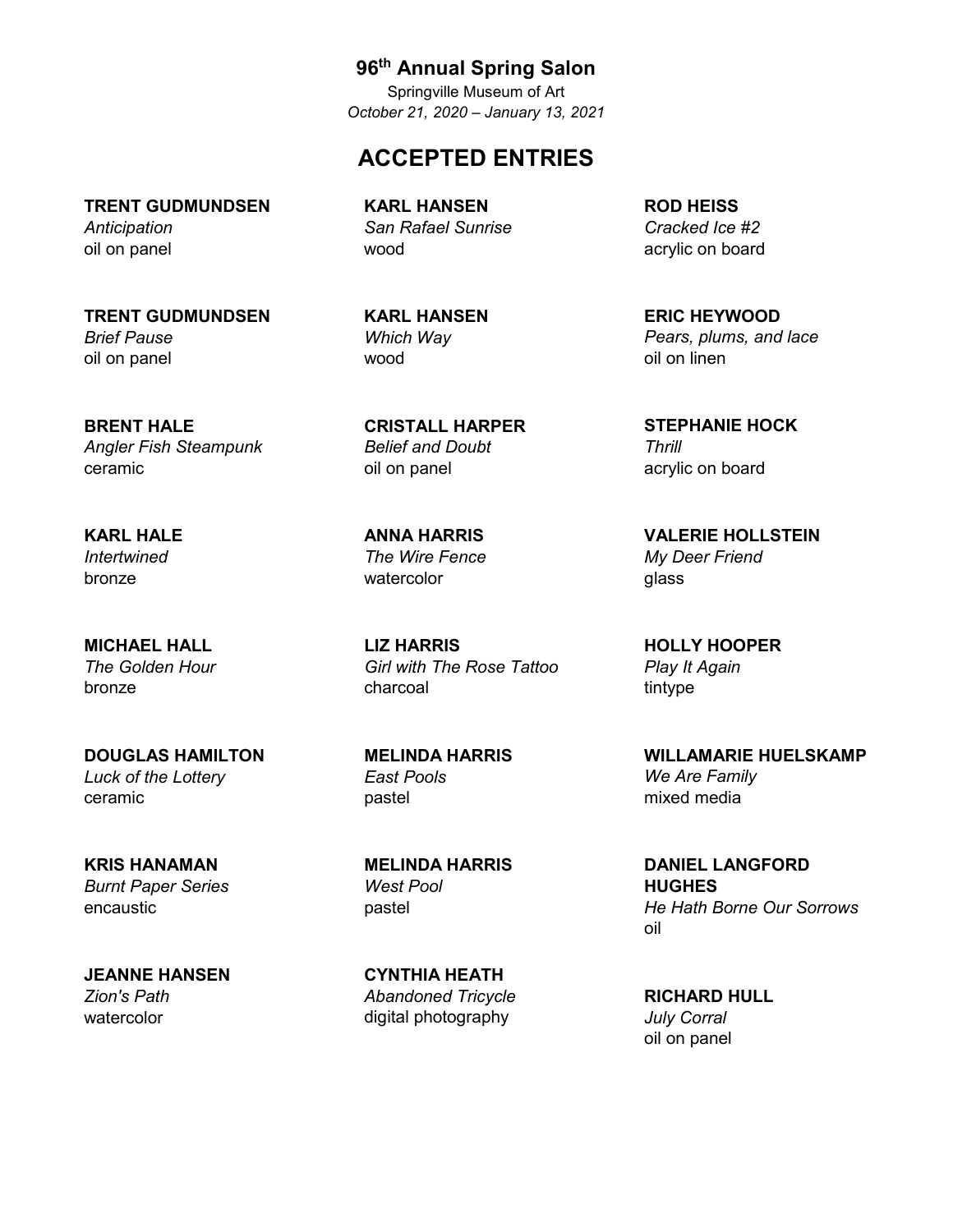## **ACCEPTED ENTRIES**

**ABRAHAM KIMBALL** *In Their Tracks* lithograph

**WAYNE KIMBALL** *Things the Renters Left Behind* lithograph

**RICK KINATEDER** *Bryce Canyon Splender* watercolor

**SHARI KING** *Portrait of Kris and Grace* oil on panel

**KRISTI KIRISBERG HARMON** *Stash of Gold Nuggets* oil on board

**REBECCA KLUNDT** *An Autobiography* assemblage

**ANDREW KOSOROK** *Alchemical Wedding* stained glass

**ANDERS KRISTIANSSON** *Österretais Fält, Korpo (East Retais Field, Korpo)* oil on paper

**ANDERS KRISTIANSSON** *Skärgårdsvägen, Korpo (Archipelago Way, Korpo)* oil on paper

**RANDALL LAKE** *Coronavirus* oil on canvas

**MATTHEW LAMPROS** *Without Reservation* acrylic on canvas

**JASON LANEGAN** *Summer Picnic Relic* mixed media

**TAYLOR LANGSTON** *i give up* ceramic

**DAVID LECHEMINANT** *Girls of Orléans* wood

**MITCHELL LEE** *Reluctant Posterboy* collaged digital painting on drywall and wood

**BILL LEE (TLE)** *"Isolation #19" ("Covid Preparedness")* mixed media

#### **RICHARD HULL** *The Red Food Truck* oil on panel

**CHRISTIN HUNTSMAN** *Dawning Light* archival pigment print

**KIMBERLY IPSON** *Many Mansions* mixed media

**JANELL JAMES** *Peaceful Easy Feeling* acrylic on panel

**SUSAN N. JARVIS** *Space Available* oil on panel

**CORD JENSON** *inflorescence* acrylic on canvas

**RICK KENNINGTON** *The Cow Trackers* oil on panel

**BRIAN KERSHISNIK** *Our glorious mother Eve* oil on canvas

**96th Annual Spring Salon**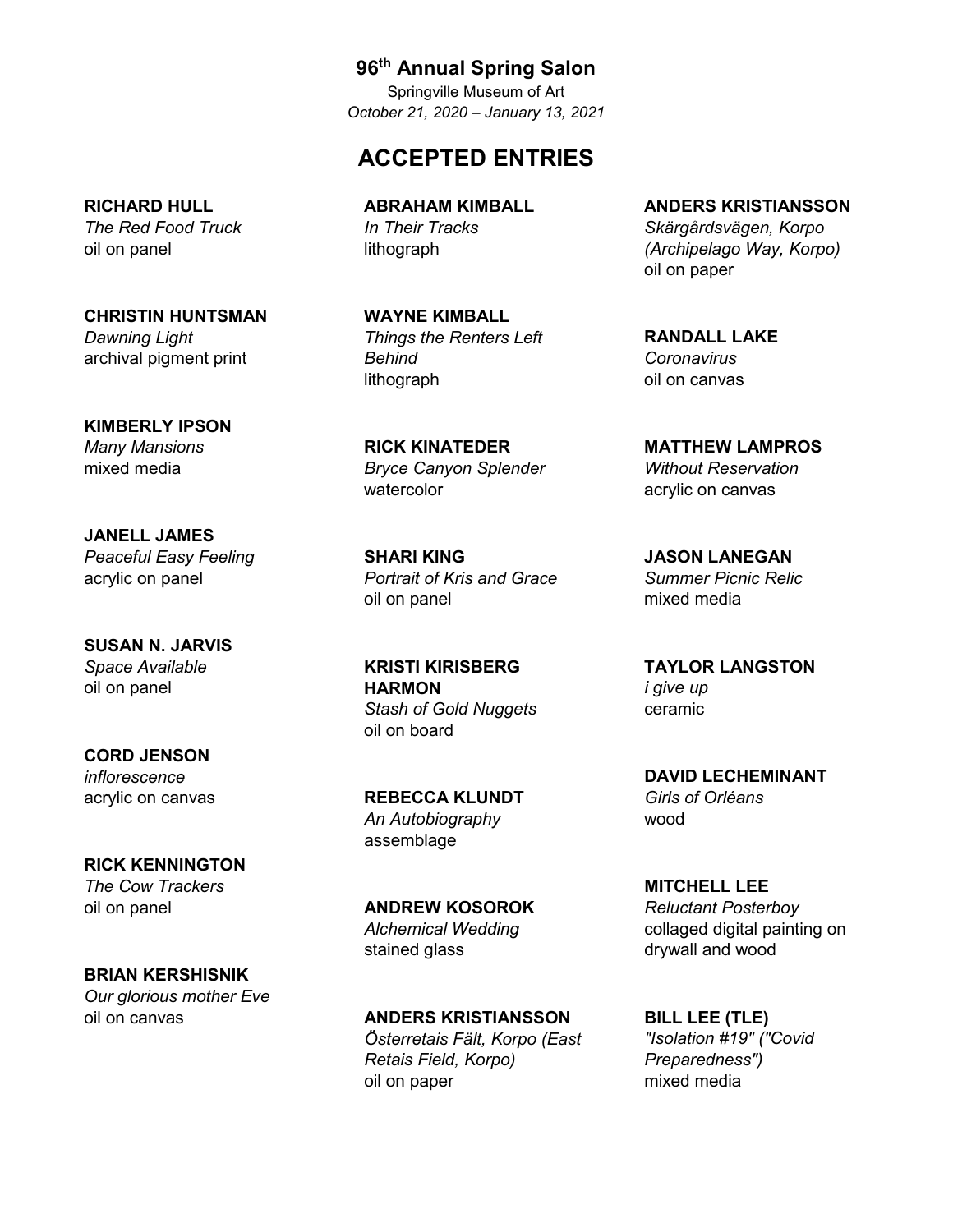## **ACCEPTED ENTRIES**

**96th Annual Spring Salon**

**DAVID MAESTAS** *Spontaneous Awareness* acrylic on canvas

**GILLIAN MARK** *Fruit Knows No Turmoil* acrylic on canvas

**VINCENT MATTINA** *Call me Ishmael* mixed media

**CHRISTOPHER MCAFEE** *City of the Saints* book arts

**FRANK MCENTIRE** *The Rumblings of an Avalanche* mixed media

**EMILY C MCPHIE** *Virtue* oil on board

**JUDITH MEHR** *Dinner with Friends* oil on canvas

**JUDITH MEHR** *Mara in the Morning* oil on canvas

**BERNARD MEYERS** *Kevin Stage 4* digital

**JESSICA MICHAELSON** *Motherhood* oil on linen

**JESSICA MICHAELSON** *Sweet Sixteen* oil on linen

**SANTIAGO MICHALEK** *Iron Resolve* oil on linen

**JASON MILLWARD** *Sharing Strength* marble

**STACY WEITZ MINCH** *Letting Go* oil on linen

**DON MISKIN** *Teton's Last Light* oil on linen

**JONATHAN MORGAN** *Story Teller* bronze

**C. M. LEWIS** *Devil Baby Marionette* marionette with stand

**C. M. LEWIS** *Tiny Jesus Sculpture* resin

**SARA LINDSAY** *Silhouette* acrylic on cotton gauze, hanger

**SAMANTHA LONG** *Through a Glass Darkly* oil on panel

**HOWARD LYON** *Cassandra's Lament* oil on panel

**HOWARD LYON** *Consecration* oil on linen

**SHARI LYON** *I dream of being beautiful together.* encaustic

**DAVID MAESTAS** *Golden Thread* acrylic on canvas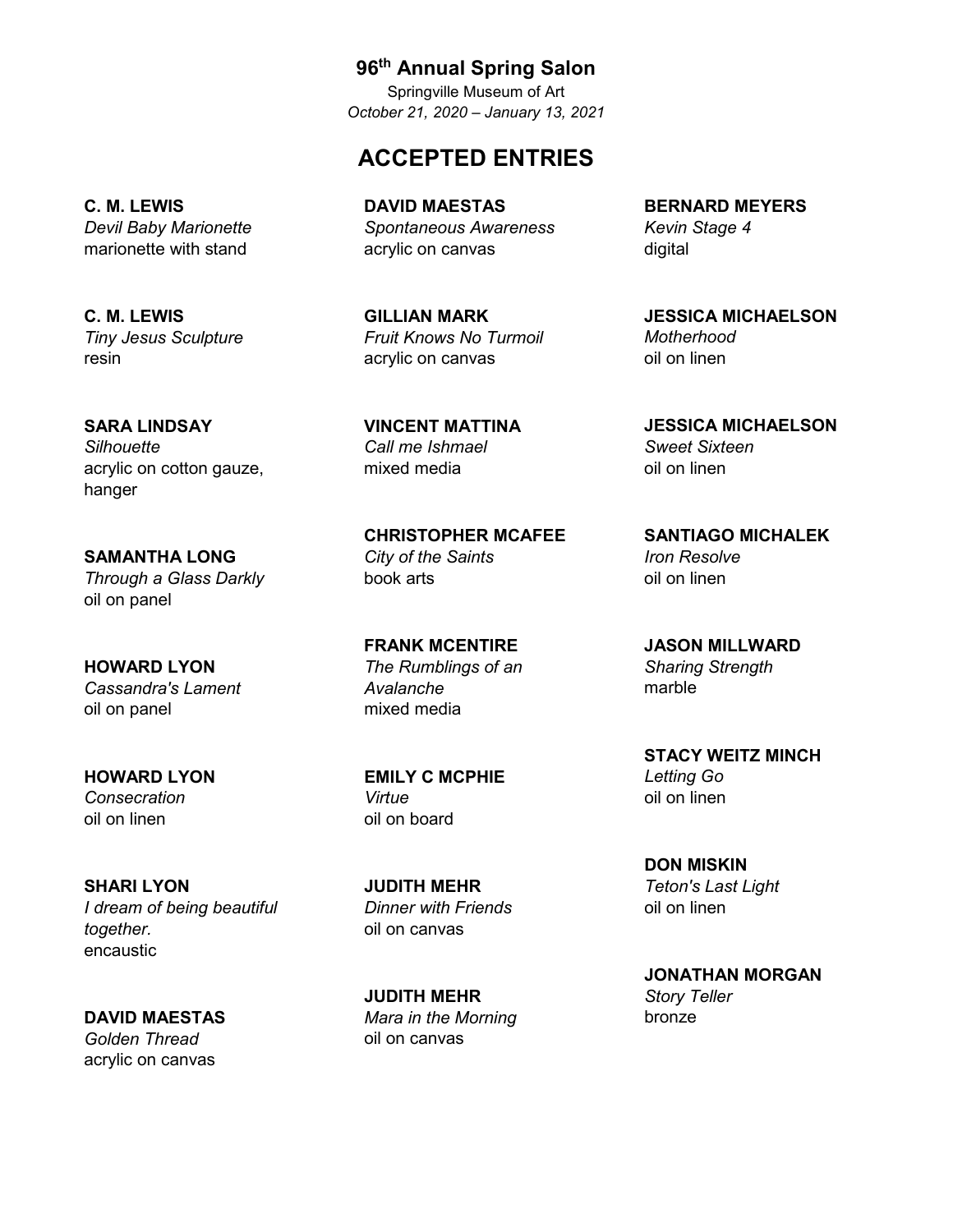## **ACCEPTED ENTRIES**

**ALEXANDER MORRIS** *Proto Reverie No.3*

acrylic on panel

**LYNDE MOTT** *"Speak no Evil, See no Evil, Hear no Evil"* oil on board

**TORGESEN MURDOCK** *Finding Solitude* oil on canvas

**GREG NEWBOLD** *La Moisson (The Harvest)* oil on board

**LORALEE NICOLAY** *Hatching A Plan* acrylic on canvas

**SEVEN NIELSEN** *American Hoedown II* oil on canvas

**SEVEN NIELSEN** *American Justice* oil on canvas

**TRACI O'VERY COVEY** *Dreaming Tree With Moonlit Sky* acrylic on canvas

**TYLER PACK** *Pere di Sere (Evening Pears)* oil on panel

**ABIGALE PALMER** *Rising Higher II* oil on panel

**NICOLE PARISH** *Natural curiosities* oil on linen

**NICOLE PARISH** *O the places I go* charcoal

**LINDA G. PAULSEN** *Native* acrylic on canvas

**ANDREW PAYNE** *Sugar House Reflected* oil on linen

**JELISA PETERSON** *Heads in the Sand* archival pigment print

**KATHLEEN PETERSON** *unseen friends* oil on board

**LEO PLATERO** *Night Melodies* acrylic

**ANNIE POON** *The Castle* video

**SYDNEY PORTER WILLIAMS** *What the Wounds have Sown* ceramic

**JEFFERY PUGH** *The Grass Was Greener* oil on canvas

**MARK R. PUGH** *Taking the Long Way Home* oil on panel

**DAVID RALEIGH** *Man with Cat* oil on canvas

**HADLEY RAMPTON** *Fresh Start, Helper, UT* oil on panel

**IAN RAMSAY** *Parker Lane* watercolor

# **96th Annual Spring Salon**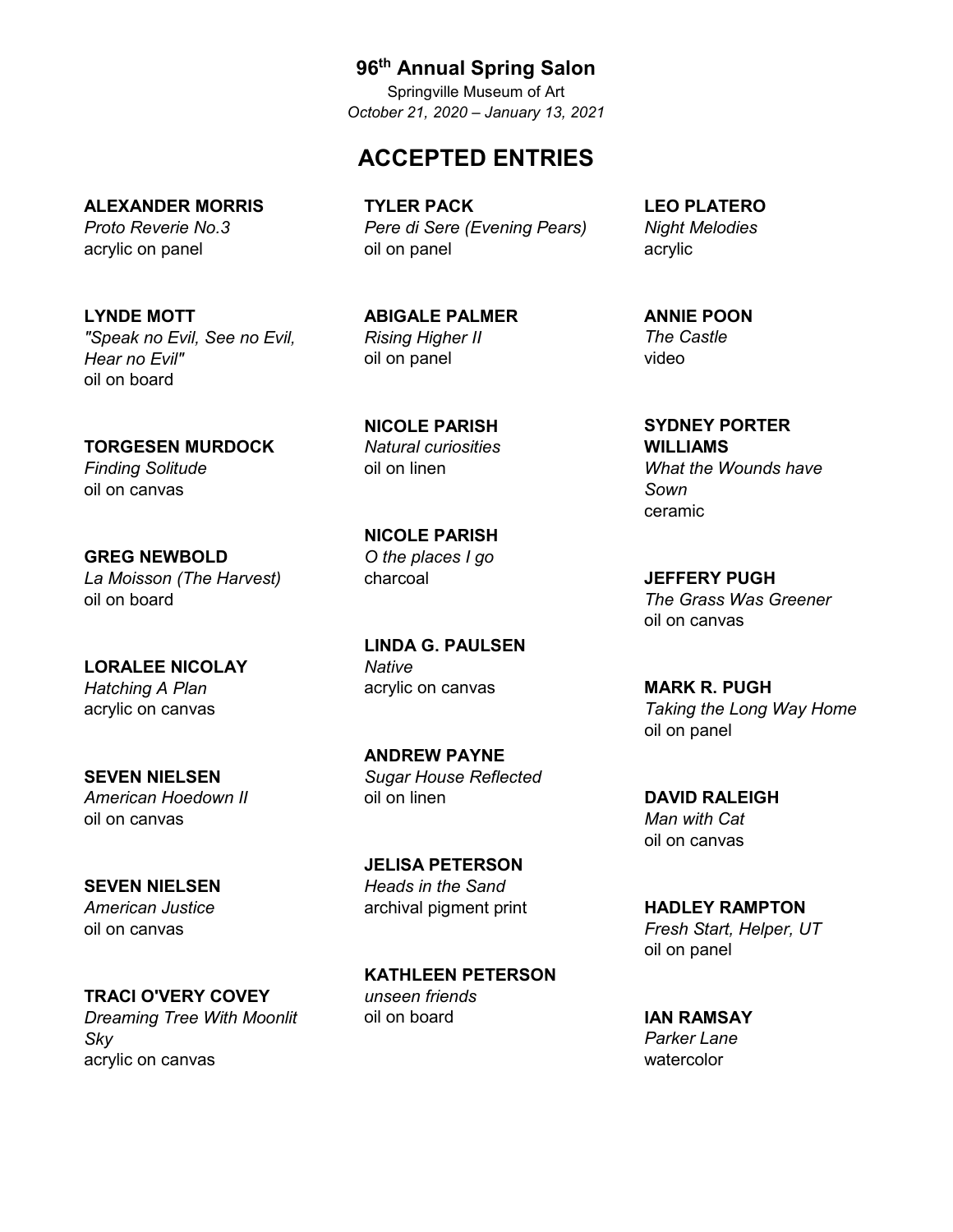## **ACCEPTED ENTRIES**

**COLBY SANFORD** *From the Mere Confines of My Heart* acrylic on panel

**KEVIN SCHLEY** *Crystalline Stoneware Vase* ceramic

**STEVEN K SHEFFIELD** *ON THE VERGE OF AN EXPLANATION* acrylic on panel

**ANTHONY SICILIANO** *Discovery* mixed media

**ASHTON SMART** *Beauty Is Color Profile 1* acrylic on board

**ASHTON SMART** *Beauty Is Color Profile 2* acrylic on board

**DENNIS SMITH** *Heavy Snow* oil on canvas

**HAILY SOUTH** *Indigo Leaves* oil on paper

**CAMILLA STARK** *Devil at the Crossroads* silver gelatin print

**SUSAN STEIN** *A Tiny Patch of Blue* digital photography

**NICK STEPHENS** *Lively Conversation* acrylic on board

**NICK STEPHENS** *Repose* mixed media

**KATHLEEN STONE** *She Stood Alone* oil on canvas

**JOSH STORER** *There is a monster at the end of every book #1.* mixed media

**ALISON STOSICH** *They're Not So Easy To Care For* bronze

**JULIE STRONG** *Pandemic Portrait* embroidery

#### **ALEXIS RAUSCH** *No Story, Thanks*

oil on panel

**JAMES REES** *sword lilly* monotype

#### **NICK REES**

*Chaos 2020* oil on board

**MARTY RICKS** *Mother and Daughter* oil on canvas

**RUSSELL RICKS** *Day's End* oil on panel

**MARYN ROOS** *Zodiac Clock* mixed media

**LINDSAY RUIZ** *Mi Mariposita* acrylic on panel

**PAUL RUSSELL** *Barely There de Anza Piso Pequeño* wood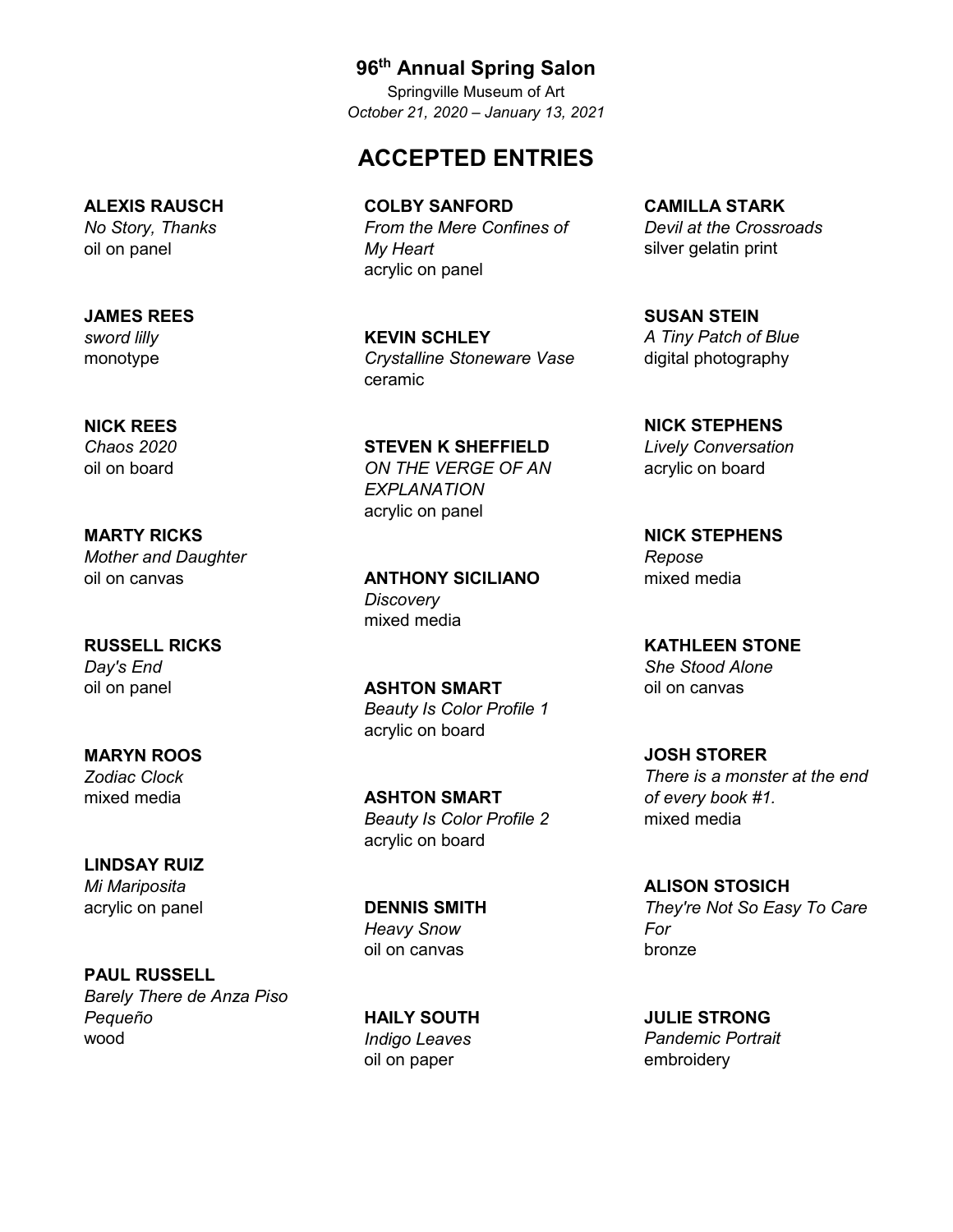## **ACCEPTED ENTRIES**

**JEN TOLMAN** *A breath between pain and peace* bronze

**LEROY TRANSFIELD** *Ribbon Dancer* steel

**WEND VAN DE KAMP** *Serengeti Frolics* watercolor

**TERREL VAN LEEUWEN** *Fellowship of the Aggie! Marching! Band* oil on board

**KARI VAN WAGNER** *Disappearing Views* digital photography

**TYLER VANCE** *Christ Pantocrator* oil on canvas

**KRAIG VARNER** *Guerrero de las Sombras* bronze

**STEVE & TONYA VISTAUNET** *ALL* acrylic on panel

**JENNA VON BENEDIKT** *Illusions* oil on panel

**SAMUEL WALKER** *Fearless* acrylic on panel

**EMILY WALL** *Back Up Generators* film photography

**KIMBAL WARREN** *High in the Wind Rivers* oil on linen

**DON WELLER** *Watching & Waiting* oil on canvas

**MARY WELLS** *A Popping Alphabet* paper

**MARY WELLS** *DONE* graphite

**JUSTIN WHEATLEY** *Some Sign of Life* acrylic on board

#### **BILL STURGIS** *October Bliss* oil on board

**TYLER SWAIN** *Finding The Light* acrylic on canvas

**KELLEY SWITZLER** *Cloudy With A Chance* oil on panel

**JUSTIN TAYLOR** *Visionary* oil on canvas

**NICHOLAS THAXTON** *Swashbucklers Paradise* oil on canvas

**ADAM THOMAS** *A Protection* mixed media

**JERRY THOMPSON** *Old Dad Clay, Pinecrest 1936* oil on canvas

**DOUGLAS IVAN THOMPSON** *The Ravens Tea Party* mixed media